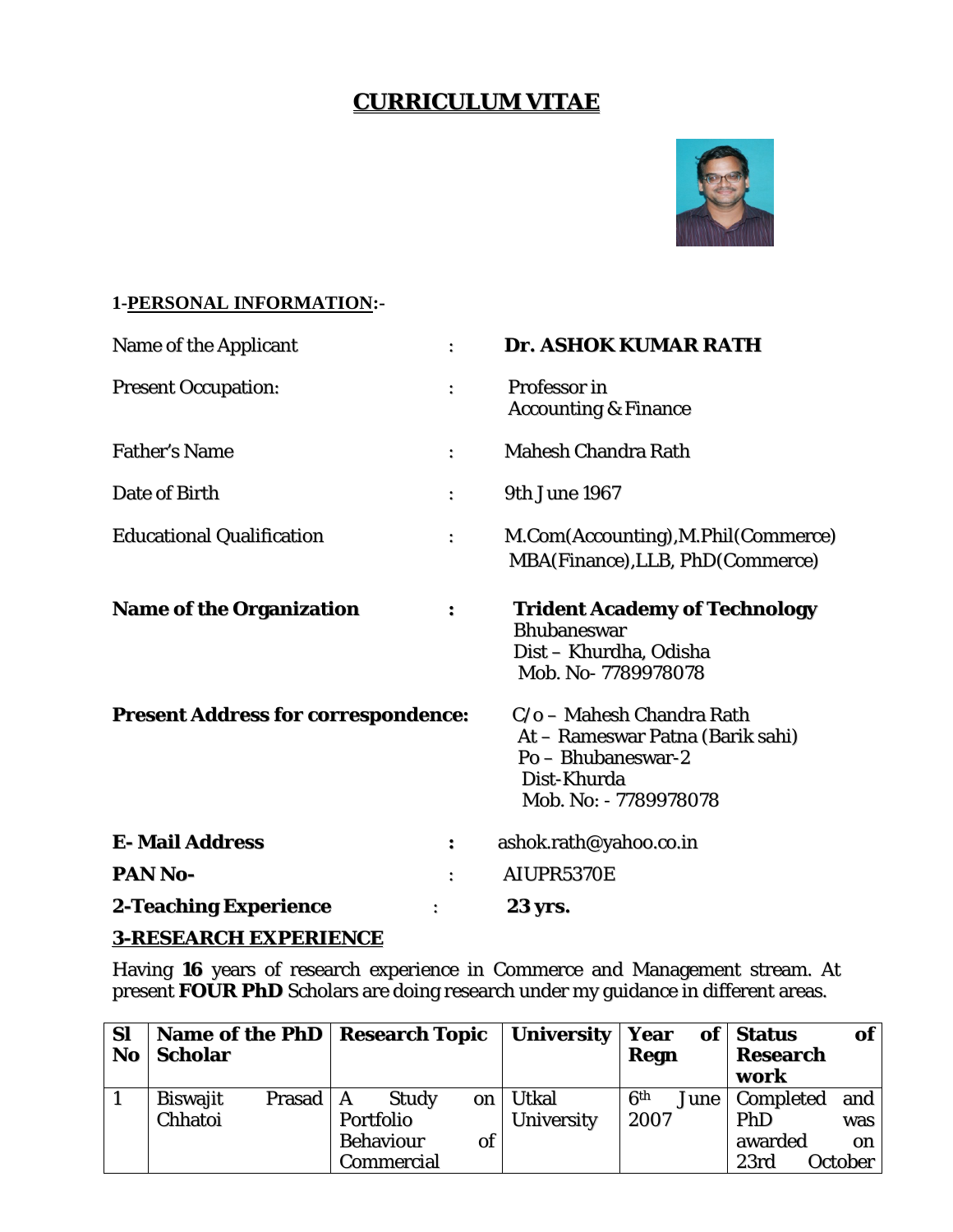|                  |                                 | Banks with regard<br>the<br>to<br><b>of</b><br>management<br><b>NPA</b>                                                               |                                   |                  | 2013.                                                              |
|------------------|---------------------------------|---------------------------------------------------------------------------------------------------------------------------------------|-----------------------------------|------------------|--------------------------------------------------------------------|
| $\boldsymbol{2}$ | Rekha<br>Rasmi<br><b>Bhuyan</b> | Analytical<br>An<br><b>Study</b><br>on<br>of<br>management<br><b>NPA</b><br>in<br>commercial banks<br>in Post Economic<br>Reform Era. | <b>Utkal</b><br><b>University</b> | <b>June 2007</b> | Completed<br>and<br>PhD<br>was<br>awarded on 17th<br>December 2014 |
| 3                | Ankita Adhya                    | Analytical<br>An<br><b>Risk</b><br>study<br>on<br><b>Management</b><br>by<br>Commercial<br><b>Banks in Odisha.</b>                    | <b>BPUT</b><br>Rourkela           | <b>June-2016</b> | Continuing                                                         |

## **04-WORKSHOPS ATTENDED**

| Sl No            | Theme of the workshop                   | Name of the Institution                                                                                                        | Duration of the workshop                                       |
|------------------|-----------------------------------------|--------------------------------------------------------------------------------------------------------------------------------|----------------------------------------------------------------|
| $\mathbf{1}$     | "preparation of Course                  | DDCE,<br>Utkal<br><b>University</b>                                                                                            | 10 <sup>th</sup> February to 12 <sup>th</sup>                  |
|                  | material for Commerce<br>and Management | Bhubaneswar.                                                                                                                   | February'2006                                                  |
|                  | Program under Utkal                     |                                                                                                                                |                                                                |
|                  | University, BBSR.                       |                                                                                                                                |                                                                |
| $\boldsymbol{2}$ | "Case Writing"                          | <b>Academy Of Management</b><br><b>Studies Bhubaneswar.</b>                                                                    | 5 <sup>th</sup> and 6 <sup>th</sup> January 2007.              |
| 3                | "case method of<br>teaching"            | <b>Xavier</b><br>of<br>institute<br>management Bhubaneswar<br>in collaboration with Case<br><b>Research Society New Delhi.</b> | 28 <sup>th</sup> November to 30 <sup>th</sup><br>November 2008 |

# **5-FDP Attended**

| Sl No            | Theme of the FDP           | Name of the Institution            | <b>Duration</b>                                 |
|------------------|----------------------------|------------------------------------|-------------------------------------------------|
|                  | <b>STAFF</b>               | Development   Institute of Science | and   14th May 2007 to $27th$                   |
|                  | Programme                  | Management, Ranchi.                | <b>May 2007</b>                                 |
|                  |                            |                                    |                                                 |
| $\boldsymbol{2}$ | "Case Writing and Case"    | Regional<br>college<br>of          | 6 <sup>th</sup> Aug to 8 <sup>th</sup> Aug 2009 |
|                  | <b>Method of Teaching"</b> | (Autonomous)<br>management         |                                                 |
|                  |                            | Bhubaneswar.                       |                                                 |
|                  |                            |                                    |                                                 |
| 3                | <b>FDP</b>                 | Regional<br>college                | of   13th Feb 2010                              |
|                  |                            | (Autonomous)<br>management         |                                                 |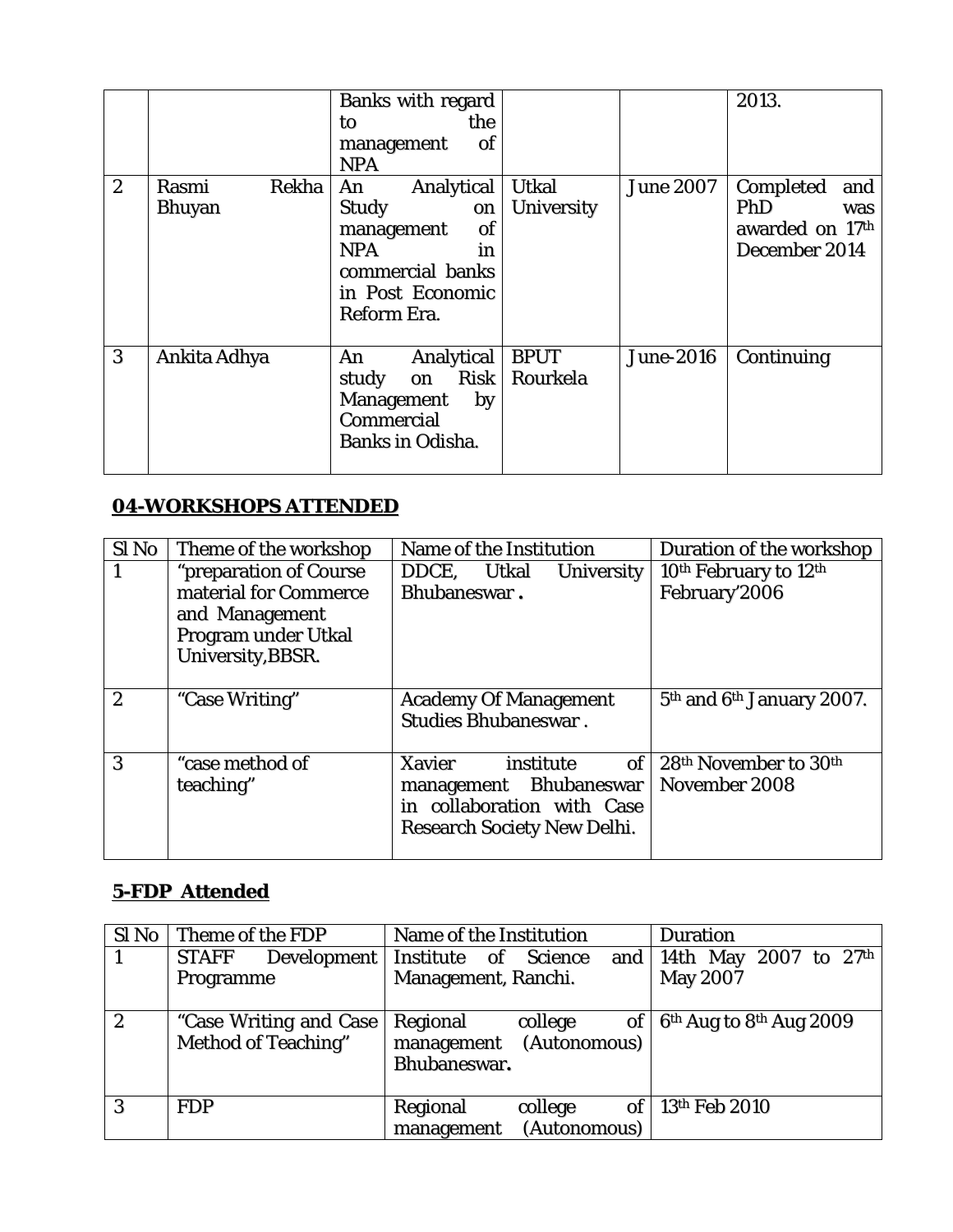|                  |                                                                                        | Bhubaneswar.                                                                                               |                                                                       |
|------------------|----------------------------------------------------------------------------------------|------------------------------------------------------------------------------------------------------------|-----------------------------------------------------------------------|
| $\boldsymbol{4}$ | "Learn to teach and<br>Teach to Learn"                                                 | AIMS Odisha Chapter and<br>college<br>Regional<br><sub>of</sub><br>management (Autonomous)<br>Bhubaneswar. | 17th April 2012                                                       |
| 5                | Method<br>"Case<br>of <sub>l</sub><br>Teaching"                                        | <b>International Management</b><br>Institute, Bhubaneswar.                                                 | 7 <sup>th</sup> and<br>8 <sup>th</sup><br><b>December</b><br>2012.    |
| 6                | Faculty Development   KIIT<br>Programme<br>Entrepreneurship                            | <b>Technology</b><br>in   Incubator, KIIT<br>University, BBSR                                              | 3 <sup>rd</sup><br>October<br>19 <sup>th</sup><br>to<br>October 2016. |
| 7                | FDP on A Road Map $ C \ V$ Raman<br>Research paper<br>for<br>publication.              | College<br>of<br><b>Engineering</b><br>,Bhubaneswar,Orissa.                                                | $5th$ Dec 2016 to 11 <sup>th</sup> Dec<br>2016                        |
| 8                | FDP on Case Based<br>in <sub>1</sub><br><b>Teaching</b><br><b>Managment Education.</b> | <b>Trident Academy of Creative</b><br>Technology, Bhubaneswar.                                             | 26 <sup>th</sup><br>5th<br>Dec 2016<br>to<br>January 2017.            |
| 9                | <b>FDP</b><br>on Improving<br><b>Teaching Methodology</b><br>& Research                | Biju Patnaik University of<br>Technology, Odisha.                                                          | 19th December, 2016<br>to<br>24th December 2016.                      |

# **6-UGC SPONSORED REFRESHER COURSES ATTENDED**

| Sl.No | <b>Name of the Course</b>                                           | <b>Duration and Time</b>                                          | Organized by                                                                              |
|-------|---------------------------------------------------------------------|-------------------------------------------------------------------|-------------------------------------------------------------------------------------------|
| 1.    | <b>UGC Refresher course</b><br>in Commerce                          | 21 days from 20th<br>October 2005 to 9th<br>November'2005         | <b>UGC Academic Staff College,</b><br>Utkal University, Vani Vihar,<br><b>Bhubaneswar</b> |
| 2.    | <b>UGC Refresher Course</b><br>in MBA                               | 21 days from 6th<br>December to 26 <sup>th</sup><br>December'2005 | <b>UGC Academic Staff College,</b><br>Utkal University Vani Vihar,<br><b>Bhubaneswar</b>  |
| 3.    | <b>UGC Refresher Course</b><br>in Commerce and<br><b>Management</b> | 21 days from 1st<br>September 2006 to 21st<br>September 2006.     | <b>UGC Academic Staff College,</b><br>Utkal University Vani Vihar,<br><b>Bhubaneswar</b>  |

### **7-SEMINARS ATTENDED**

### **A-INTERNATIONAL SEMINARS ATTENDED AND PAPERS PRESENTED**

| Sl.No   Name of the Seminar  | Duration and    | <b>Organizer</b>            | Paper presented   |
|------------------------------|-----------------|-----------------------------|-------------------|
|                              | <b>Time</b>     |                             |                   |
| 29th All India               | 2 days $22nd$ & | Dept of Commerce            | Cost              |
| <b>Accounting conference</b> | 23rd December   | and Shri Ram                | <b>Management</b> |
| and International            | 2006            | College of commerce,        | relating to Real  |
| <b>Seminar</b>               |                 | <b>University of Delhi.</b> | Estate sector.    |
|                              |                 |                             |                   |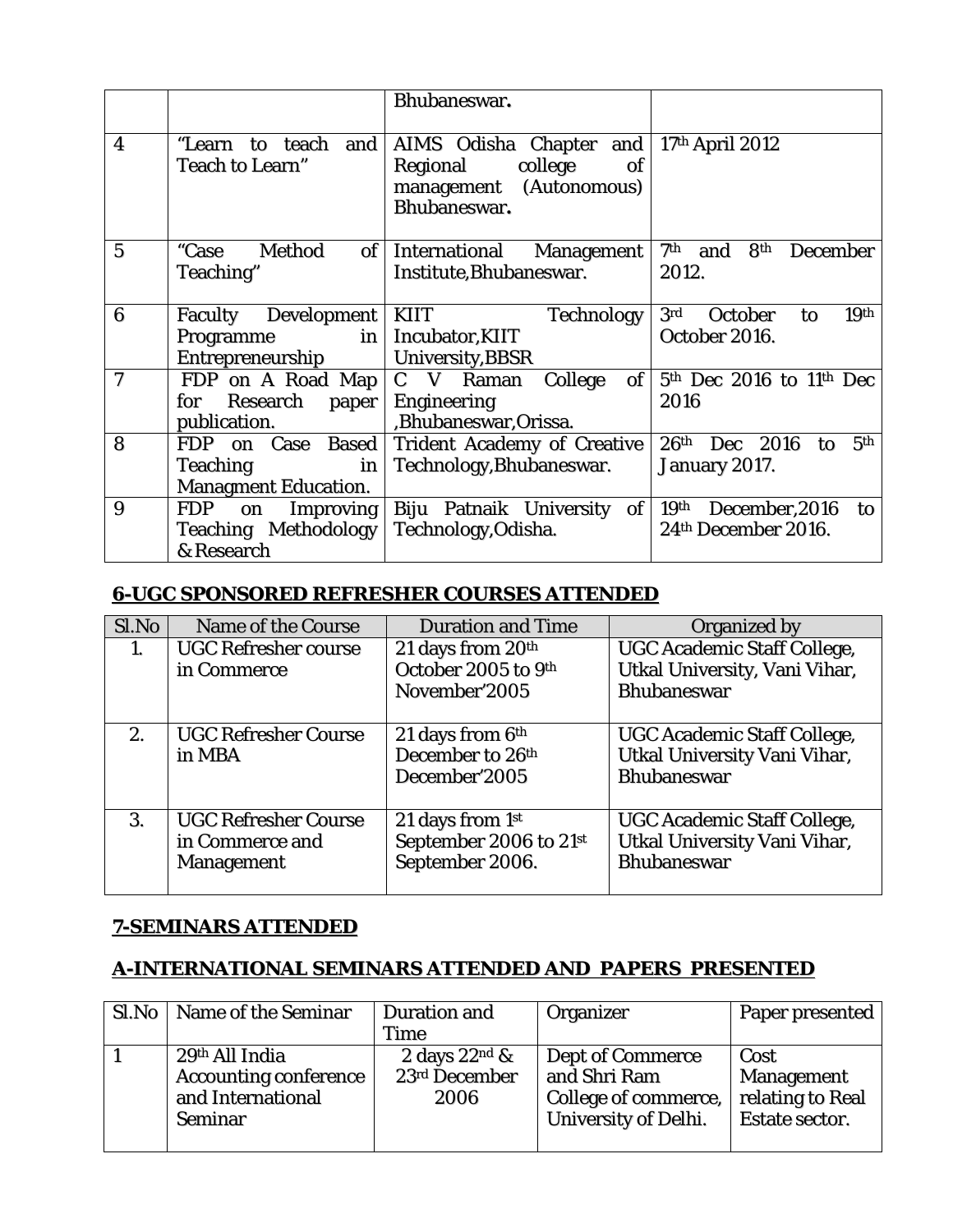| $\boldsymbol{2}$ | 30th All India<br><b>Accounting conference</b><br>and International<br>Seminar on<br><b>Accounting Education</b><br>and Research | 2 days on 15th<br>and 16th<br>December 2007          | Dept of commerce<br><b>Management</b><br><b>Studies, JNV</b><br><b>University, Jodhpur</b> | <b>Transfer Pricing</b>                                                                                                                 |
|------------------|----------------------------------------------------------------------------------------------------------------------------------|------------------------------------------------------|--------------------------------------------------------------------------------------------|-----------------------------------------------------------------------------------------------------------------------------------------|
| 3                | 33rd All India<br><b>Accounting conference</b><br>and International<br>Seminar on<br><b>Accounting Education</b><br>and Research | 2 days on 13th<br>and 14th<br>November 2010          | <b>Dept of Commerce</b><br><b>University of Keral</b>                                      | A study on<br><b>Accounting</b><br><b>Education and</b><br><b>Research</b>                                                              |
| 4                | 38th All India<br><b>Accounting conference</b><br>and International<br>Seminar on<br><b>Accounting Education</b><br>and Research | 5th and 6th<br>December, 2015.                       | <b>University Business</b><br>School, Punjab<br>University,<br>Chandigarh                  | A study on Role<br>of Accounting<br>in Nation<br><b>Building with</b><br>respect to<br>sustainable<br><b>Growth and</b><br>Development. |
| 5                | 39th All India<br><b>Accounting conference</b><br>and International<br>Seminar on<br><b>Accounting Education</b><br>and Research | $16^{\text{th}}$ & $17^{\text{th}}$<br>December 2016 | <b>Central College</b><br>campus, Bangalore<br>university, Bangalore.                      | An Anlysis of<br><b>Impact of</b><br><b>Goods &amp; Service</b><br><b>Tax on Indian</b><br>Economy.                                     |

# **B-NATIONAL SEMINARS ATTENDED AND PAPERS PRESENTED**

| Sl.No | Name of the Seminar                                                                         | <b>Duration and</b>                     | Organizer                                                                                | Paper                                                                   |
|-------|---------------------------------------------------------------------------------------------|-----------------------------------------|------------------------------------------------------------------------------------------|-------------------------------------------------------------------------|
|       |                                                                                             | Time                                    |                                                                                          | presented                                                               |
| 1.    | <b>National Seminar on</b><br><b>Commerce Education</b><br>in the New Millennium            | 24th & 25th<br><b>March' 2001</b>       | PG Dept. of<br>Commerce.<br><b>Berhempur</b><br>University with<br><b>ICAI, New Delh</b> | <b>Privatization</b><br>of PSU in<br>India                              |
| 2.    | <b>UGC</b> sponsored<br><b>National Seminar on</b><br><b>Industrialization in</b><br>Orissa | 2 days<br>17th & 18th<br>December' 2005 | Dept. of Commerce,<br>Nimapara College,<br>Nimapara                                      | <b>Industrializat</b><br>ion in Orissa                                  |
| 3     | <b>National Seminar on</b><br><b>Entrepreneurship and</b><br>infrastructure<br>Development  | $12th$ and $13th$<br><b>March 2006</b>  | P G Dept. of<br><b>Commerce, Utkal</b><br>University, Vani<br><b>Vihar, BBSR</b>         | <b>Entrepreneur</b><br>ship and<br>infrastructure<br><b>Development</b> |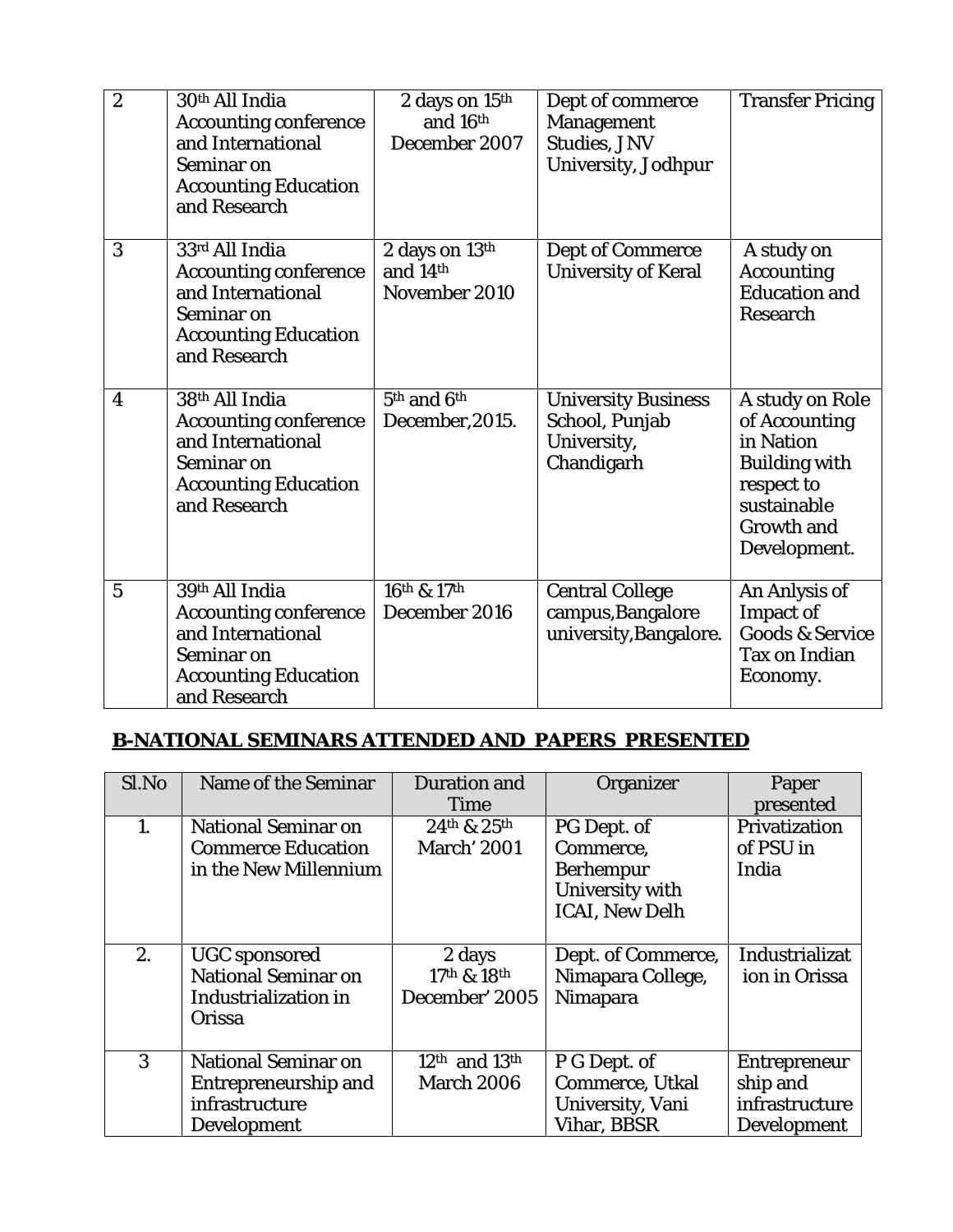|                  |                                                                                                            |                                                          |                                                                                                      | in Orissa                                                                                                                             |
|------------------|------------------------------------------------------------------------------------------------------------|----------------------------------------------------------|------------------------------------------------------------------------------------------------------|---------------------------------------------------------------------------------------------------------------------------------------|
| 4                | 60 <sup>th</sup> All India<br><b>Commerce Conference</b>                                                   | $27th$ to $29th$<br>December 2007                        | <b>P G Department of</b><br>Comerce, Osmania<br>University, Hyderab<br>ad (AP)-500007                | <b>Role of Micro</b><br><b>Finance in</b><br>the<br>Empowerme<br>nt of the<br><b>Women</b>                                            |
| $\sqrt{5}$       | <b>National Seminar on</b><br><b>Entrepreneurship</b><br>Development:<br><b>Emerging issues</b>            | 14th &15th March<br>2009                                 | P G Dept. of<br>Commerce(DRS),<br><b>Utkal University,</b><br>Vani Vihar, BBSR                       |                                                                                                                                       |
| $6\phantom{1}6$  | National seminar on<br><b>Emerging Financial</b><br><b>Market Scenario,</b><br><b>Investors Confidence</b> | 1 day on 24-04-<br>2010                                  | <b>IPSAR, Cuttack</b><br>Delhi University                                                            | <b>Risk</b><br><b>Management</b><br>in Banking<br>Sector in the<br>3rd World-an<br>opportunity<br>and<br>challenges,                  |
| $\boldsymbol{7}$ | 63rd All India<br><b>Commerce Conference</b><br>on<br><b>Global Talent</b><br><b>Management</b>            | 3 days from 1st<br>Oct to 3rd Oct<br>2010                | Dept of Commerce,<br><b>Goa University</b>                                                           | <b>Global Talent</b><br><b>Management</b><br>in<br><b>International</b><br><b>HRM</b>                                                 |
| 8                | 67th All India<br><b>Commerce</b><br>Conference-2014                                                       | 3 days from<br>27th December<br>to 29th<br>December 2014 | P G Dept of<br>Commerce, Utkal<br>University with<br><b>KIIT</b> university,<br><b>BBSR</b>          | <b>Emerging</b><br>trends in<br>Indian capital<br>market.                                                                             |
| 9                | <b>UGC Sponsored</b><br><b>National Conference</b>                                                         | 24th & 25th<br>January 2016                              | UNS<br>Mohavidyalaya, Jaj<br>pur                                                                     | <b>Special</b><br>Economic<br>Zone (SEZ)-<br><b>Opportunities</b><br>and<br><b>Challenges in</b><br><b>Present</b><br><b>Scenario</b> |
| 10               | National Seminar on"<br>Make in India:<br><b>Futuristic perspectives</b><br>on Business & Society          | 12th March 2016                                          | <b>Biju Patnaik</b><br>Institute of IT &<br><b>Management</b><br>Studies,<br>Bhubaneswar,<br>Odisha. | A Study on<br>the role of<br>Foreign<br><b>Direct</b><br><b>Investment</b> in<br>India                                                |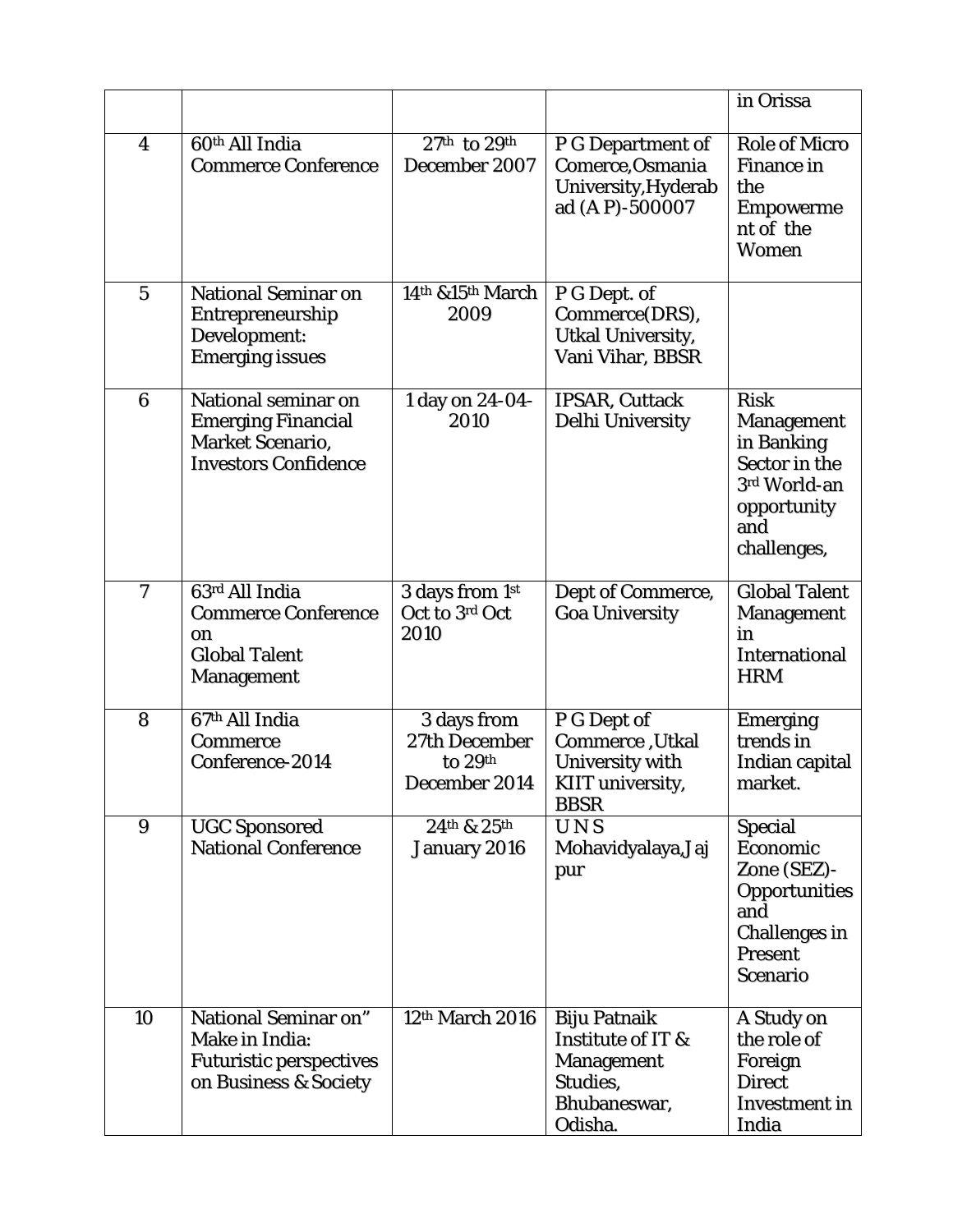| ,一个人都是一个人的人,就是一个人的人,就是一个人的人,就是一个人的人,就是一个人的人,就是一个人的人,就是一个人的人,就是一个人的人,就是一个人的人,就是一个 |  |  |
|----------------------------------------------------------------------------------|--|--|
|                                                                                  |  |  |

## **8-RESEARCH ARTICLES PUBLISHED**

## **A-INTERNATIONAL JOURNAL**

| Sl <sub>No</sub> | Name of the journal                                                                      | <b>Year and Volume</b>                          | <b>Topic published</b>                                                                                                                                                        |
|------------------|------------------------------------------------------------------------------------------|-------------------------------------------------|-------------------------------------------------------------------------------------------------------------------------------------------------------------------------------|
| 1                | Intercontinental<br><b>Journal of Finance</b>                                            | Volume-2, Issue-<br>9, September-2014.          | <b>Financial Statement Analysis as</b><br>an indicator of growth aspects<br>(A case study on NALCO,<br>Damonjodi.)                                                            |
| $\boldsymbol{2}$ | <b>INTERCONTINENTAL</b><br><b>JOURNAL OF FINANCE</b><br><b>RESEARCH</b>                  | Volume-4, Issue-<br>11, Nov-2016                | A study on role of FDI in India in<br>post Economic Reform Era.                                                                                                               |
| 3                | <b>IOSR Journal of</b><br><b>Business and</b><br><b>Management</b>                       | Volume-18, Issue-<br>10, Sept-2016              | <b>A Critical Study on Corporate</b><br><b>Social Responsibility Activities of</b><br><b>Public Sector Undertakings in</b><br><b>India and its Financial</b><br>Implications. |
| 4                | <b>International Journal</b><br>of Research, IT &<br><b>Management</b>                   | <b>Volume No-6, Issue</b><br>No-8 (August-2016) | <b>Analysis of Financial Statement of</b><br>Rourkela Steel Plant by using the<br><b>Technique of Ratio Analysis.</b>                                                         |
| $\overline{5}$   | <b>International journal</b><br>of Business and<br><b>Management</b><br>Invention        | Volume-5, Issue-<br>5, May-2016                 | A Study on Emerging Challenges &<br>Opportunities for Indian Banking<br>Sector                                                                                                |
| 6                | <b>International journal</b><br>of Arts, Humanities<br>and Management<br><b>Studies</b>  | Volume-2, Issue No-<br>5, May 2016              | A study on "MSME & Credit<br>Appraisal" with Reference to<br>Different Credit Appraisal and<br>Assessment System used by<br>United Bank of India.                             |
| 7                | <b>Intercontinental</b><br><b>Journal of Finance</b>                                     | Volume-4, Issue-<br>2, May-2016.                | An Analysis of Derivative as an<br><b>Financial Strategy for Risk</b><br>Management by Investors in<br>India.                                                                 |
| 8                | <b>International journal</b><br>of Business and<br><b>Management</b><br><b>Invention</b> | Volume-5 Issue-<br>12, December-2016            | <b>Performance Evaluation of</b><br>Mutual Fund in India(A study on<br><b>SBI Mutual Fund).</b>                                                                               |
| 9                | <b>IOSR Journal of</b><br><b>Business and</b>                                            | Volume-7, Issue-<br>6, November-2016            | An Analysis of NPA Management<br>in NDCCB, Ngr.                                                                                                                               |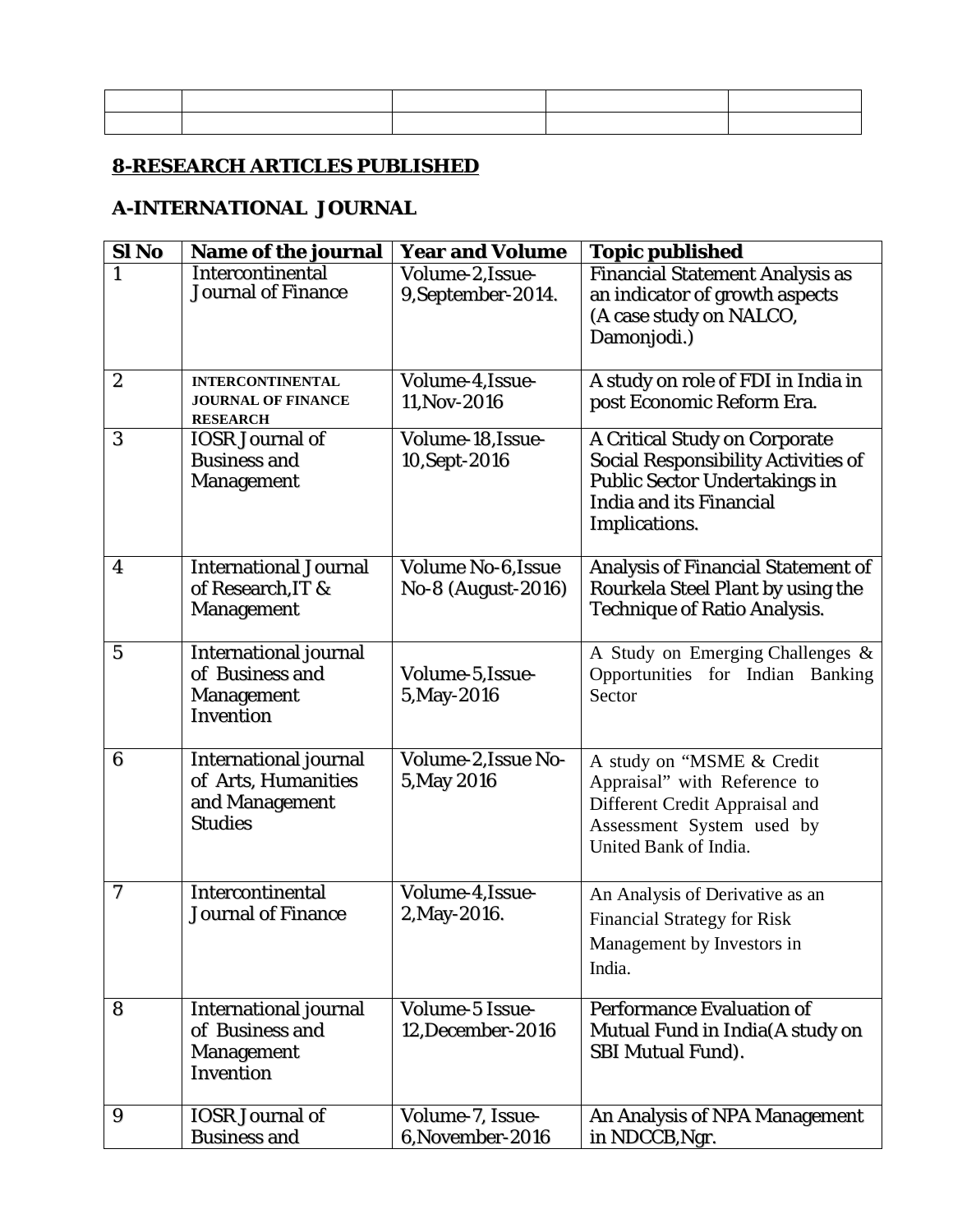|    | <b>Management</b>    |                              |                                                                                           |
|----|----------------------|------------------------------|-------------------------------------------------------------------------------------------|
| 10 | <b>QUEST Journal</b> | Volume-4, Issue-<br>10,2016. | A Study on Financial Statement<br>Analysis of Tata Steel Odisha<br>Project, Kalinga Nagar |

## **B-NATIONAL JOURNAL**

| Sl <sub>No</sub> | <b>Name of the journal</b>                                                           | <b>Year and</b><br>Volume                            | <b>Topic published</b>                                                                                                                        |
|------------------|--------------------------------------------------------------------------------------|------------------------------------------------------|-----------------------------------------------------------------------------------------------------------------------------------------------|
| $\mathbf{1}$     | <b>Journal of Innovative</b><br><b>Professional Science</b><br>and IT<br>(Co-Author) | Volume-4, Issue-<br>1, JANUARY, 2017                 | A Study on Corporate Performance of<br>Grid Corporation of Odisha Ltd,<br><b>Bhubaneswar using DU-Pont</b><br>Analysis.                       |
| $\overline{2}$   | SIDDHANT-journal<br>for decision making.                                             | Volume-15, No-<br>$3$ , July-<br>September-2014      | An Empirical Study on "Mutual<br>Fund" as an Investment Avenue (A<br>case Study on Selected Mutual Fund<br>Companies).                        |
| 3                | SIDDHANT-journal<br>for decision making.                                             | Volume-13, No-<br>$3, July-$<br>September-2013       | Role of SHG/Micro Finance in Rural<br>Odisha, an OppOrtunity and<br>challenge                                                                 |
| 4                | The Orissa Journal of<br><b>Commerce</b><br>(Co Author)                              | Volume-<br>XXXIV, July-<br>2013, No-1                | <b>Management perspective of Non</b><br>Performing Assets-A challenge for<br><b>Indian Banking Sector in the post</b><br>Economic Reform Era. |
| $5\phantom{.0}$  | SIDDHANT-journal<br>for decision making.<br>(Co-Author)                              | Volume-13, No-<br>1, January-<br>March-2013          | Management of NPA in Indian public<br>sector banks.                                                                                           |
| 6                | The Journal of<br><b>Commerce and</b><br><b>Economics</b>                            | <b>Volume-IV and</b><br>V, June and<br>December-1997 | <b>Formulation of an effective sales</b><br>strategy for a mining based<br>organization like OMC Limited,<br><b>BBSR.</b>                     |

# **9-BOOKS PUBLISHED**

| <b>Financial Reporting</b><br><b>MBA</b><br>2012 | Si No | Name of the book | Course | <b>Year of Publication   Name of Publisher</b> |                                                            |
|--------------------------------------------------|-------|------------------|--------|------------------------------------------------|------------------------------------------------------------|
|                                                  |       | (Co-Author)      |        |                                                | <b>Himalaya publishing House</b><br>ISBN:978-93-5051-847-2 |